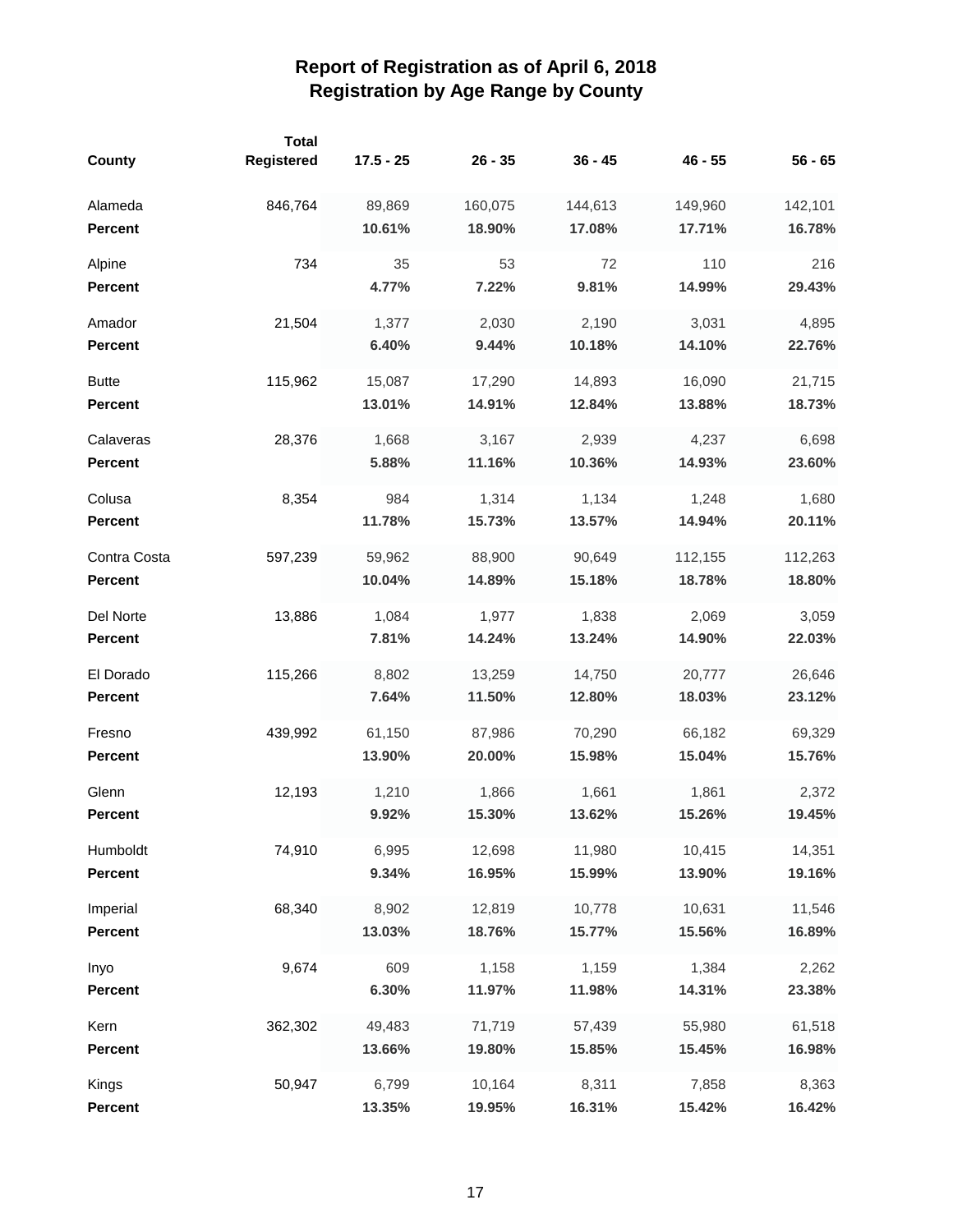| County         | 66+     |
|----------------|---------|
| Alameda        | 160,146 |
| <b>Percent</b> | 18.91%  |
| Alpine         | 248     |
| <b>Percent</b> | 33.79%  |
| Amador         | 7,981   |
| <b>Percent</b> | 37.11%  |
| Butte          | 30,887  |
| <b>Percent</b> | 26.64%  |
| Calaveras      | 9,667   |
| <b>Percent</b> | 34.07%  |
| Colusa         | 1,994   |
| <b>Percent</b> | 23.87%  |
| Contra Costa   | 133,310 |
| <b>Percent</b> | 22.32%  |
| Del Norte      | 3,859   |
| <b>Percent</b> | 27.79%  |
| El Dorado      | 31,032  |
| <b>Percent</b> | 26.92%  |
| Fresno         | 85,055  |
| <b>Percent</b> | 19.33%  |
| Glenn          | 3,223   |
| Percent        | 26.43%  |
| Humboldt       | 18,471  |
| <b>Percent</b> | 24.66%  |
| Imperial       | 13,664  |
| <b>Percent</b> | 19.99%  |
| Inyo           | 3,102   |
| <b>Percent</b> | 32.07%  |
| Kern           | 66,163  |
| Percent        | 18.26%  |
| Kings          | 9,452   |
| <b>Percent</b> | 18.55%  |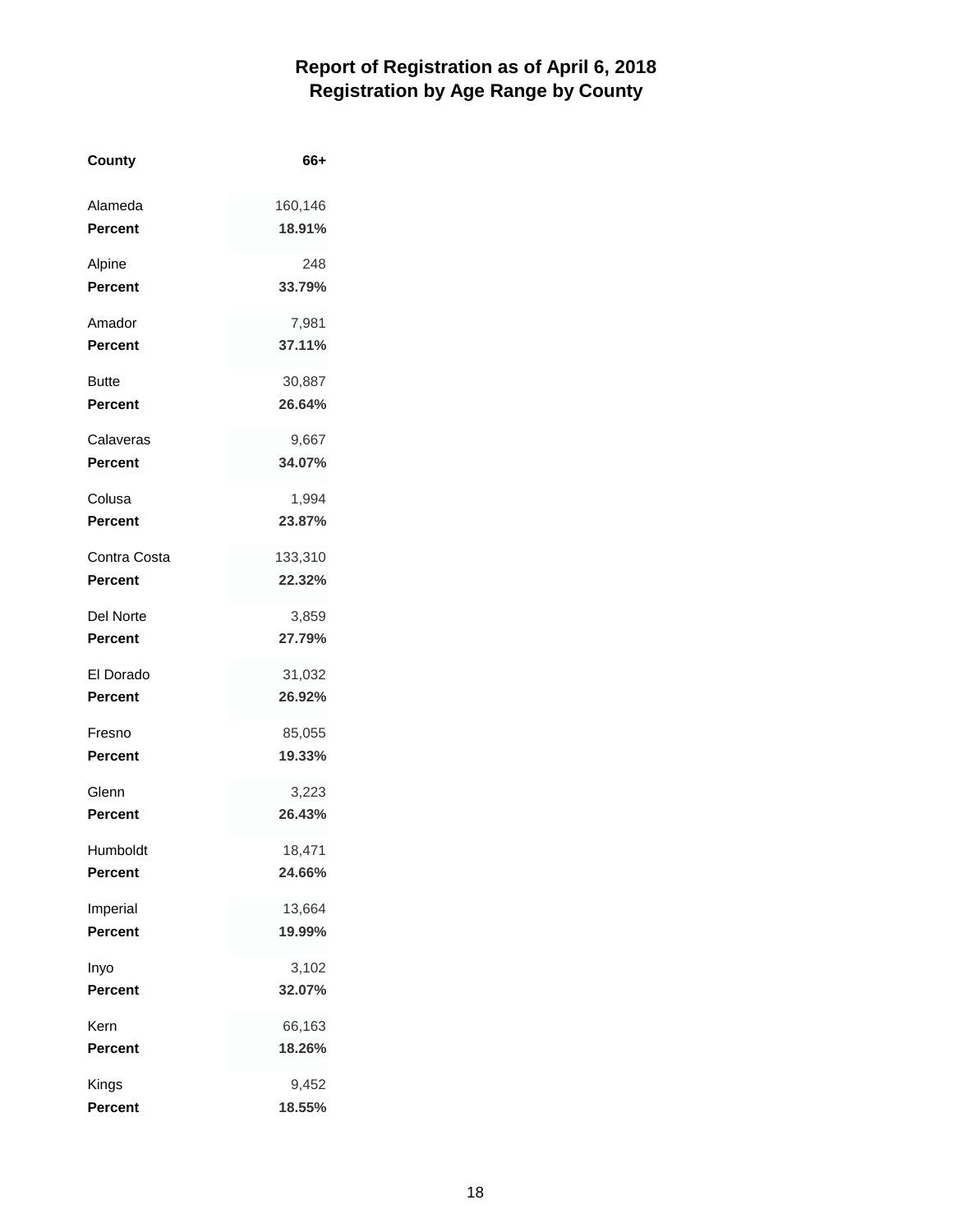| <b>County</b>  | <b>Total</b><br>Registered | $17.5 - 25$ | $26 - 35$ | $36 - 45$ | $46 - 55$ | $56 - 65$ |
|----------------|----------------------------|-------------|-----------|-----------|-----------|-----------|
| Lake           | 32,378                     | 2,187       | 3,967     | 3,653     | 4,927     | 7,382     |
| <b>Percent</b> |                            | 6.75%       | 12.25%    | 11.28%    | 15.22%    | 22.80%    |
| Lassen         | 14,003                     | 1,142       | 2,055     | 1,834     | 2,387     | 3,002     |
| <b>Percent</b> |                            | 8.16%       | 14.68%    | 13.10%    | 17.05%    | 21.44%    |
| Los Angeles    | 5,133,884                  | 624,547     | 1,046,546 | 836,184   | 847,130   | 819,236   |
| <b>Percent</b> |                            | 12.17%      | 20.39%    | 16.29%    | 16.50%    | 15.96%    |
| Madera         | 53,921                     | 6,757       | 7,910     | 7,124     | 7,851     | 10,091    |
| <b>Percent</b> |                            | 12.53%      | 14.67%    | 13.21%    | 14.56%    | 18.71%    |
| Marin          | 154,328                    | 11,659      | 14,609    | 20,282    | 30,510    | 31,702    |
| <b>Percent</b> |                            | 7.55%       | 9.47%     | 13.14%    | 19.77%    | 20.54%    |
| Mariposa       | 10,438                     | 609         | 1,139     | 1,044     | 1,504     | 2,600     |
| <b>Percent</b> |                            | 5.83%       | 10.91%    | 10.00%    | 14.41%    | 24.91%    |
| Mendocino      | 47,211                     | 3,148       | 6,013     | 6,422     | 6,711     | 10,013    |
| <b>Percent</b> |                            | 6.67%       | 12.74%    | 13.60%    | 14.21%    | 21.21%    |
| Merced         | 90,515                     | 15,607      | 15,993    | 13,025    | 13,475    | 14,781    |
| <b>Percent</b> |                            | 17.24%      | 17.67%    | 14.39%    | 14.89%    | 16.33%    |
| Modoc          | 5,127                      | 308         | 624       | 541       | 714       | 1,143     |
| <b>Percent</b> |                            | 6.01%       | 12.17%    | 10.55%    | 13.93%    | 22.29%    |
| Mono           | 6,360                      | 431         | 946       | 900       | 1,083     | 1,486     |
| <b>Percent</b> |                            | 6.78%       | 14.87%    | 14.15%    | 17.03%    | 23.36%    |
| Monterey       | 179,220                    | 22,243      | 30,507    | 24,804    | 27,569    | 32,734    |
| <b>Percent</b> |                            | 12.41%      | 17.02%    | 13.84%    | 15.38%    | 18.26%    |
| Napa           | 75,260                     | 7,172       | 10,642    | 10,171    | 12,394    | 14,497    |
| <b>Percent</b> |                            | 9.53%       | 14.14%    | 13.51%    | 16.47%    | 19.26%    |
| Nevada         | 67,878                     | 4,267       | 8,047     | 8,652     | 9,723     | 15,021    |
| <b>Percent</b> |                            | 6.29%       | 11.86%    | 12.75%    | 14.32%    | 22.13%    |
| Orange         | 1,459,664                  | 185,295     | 226,414   | 205,822   | 260,474   | 263,526   |
| <b>Percent</b> |                            | 12.69%      | 15.51%    | 14.10%    | 17.84%    | 18.05%    |
| Placer         | 220,164                    | 23,695      | 25,536    | 32,359    | 39,278    | 41,124    |
| Percent        |                            | 10.76%      | 11.60%    | 14.70%    | 17.84%    | 18.68%    |
| Plumas         | 11,967                     | 761         | 1,199     | 1,148     | 1,512     | 2,850     |
| <b>Percent</b> |                            | 6.36%       | 10.02%    | 9.59%     | 12.63%    | 23.82%    |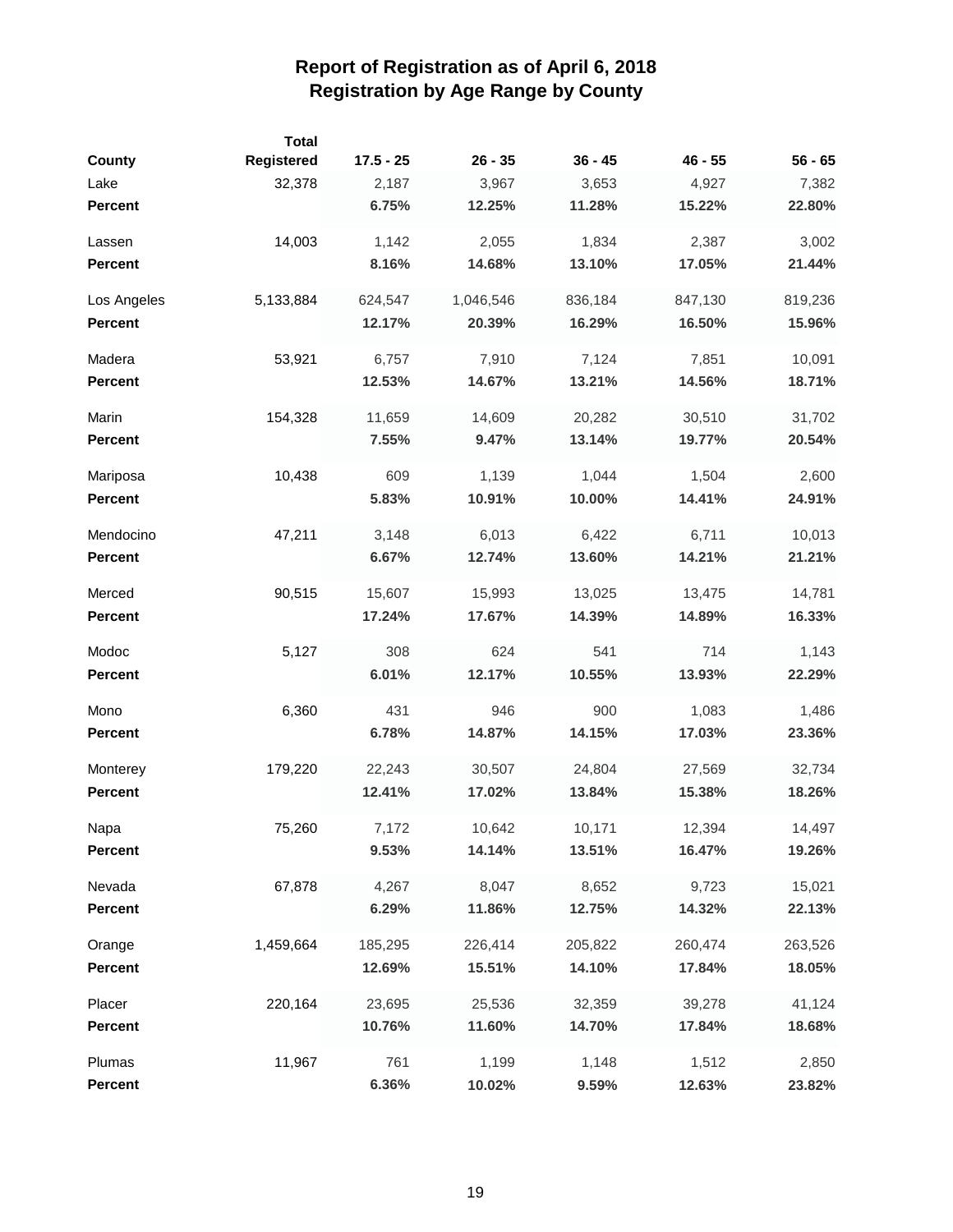| County         | 66+     |
|----------------|---------|
| Lake           | 10,262  |
| <b>Percent</b> | 31.69%  |
| Lassen         | 3,583   |
| <b>Percent</b> | 25.59%  |
| Los Angeles    | 960,241 |
| <b>Percent</b> | 18.70%  |
| Madera         | 14,188  |
| <b>Percent</b> | 26.31%  |
| Marin          | 45,566  |
| <b>Percent</b> | 29.53%  |
| Mariposa       | 3,542   |
| <b>Percent</b> | 33.93%  |
| Mendocino      | 14,904  |
| <b>Percent</b> | 31.57%  |
| Merced         | 17,634  |
| <b>Percent</b> | 19.48%  |
| Modoc          | 1,797   |
| <b>Percent</b> | 35.05%  |
| Mono           | 1,514   |
| <b>Percent</b> | 23.81%  |
| Monterey       | 41,363  |
| <b>Percent</b> | 23.08%  |
| Napa           | 20,384  |
| Percent        | 27.08%  |
| Nevada         | 22,168  |
| <b>Percent</b> | 32.66%  |
| Orange         | 318,133 |
| <b>Percent</b> | 21.79%  |
| Placer         | 58,172  |
| <b>Percent</b> | 26.42%  |
| Plumas         | 4,497   |
| <b>Percent</b> | 37.58%  |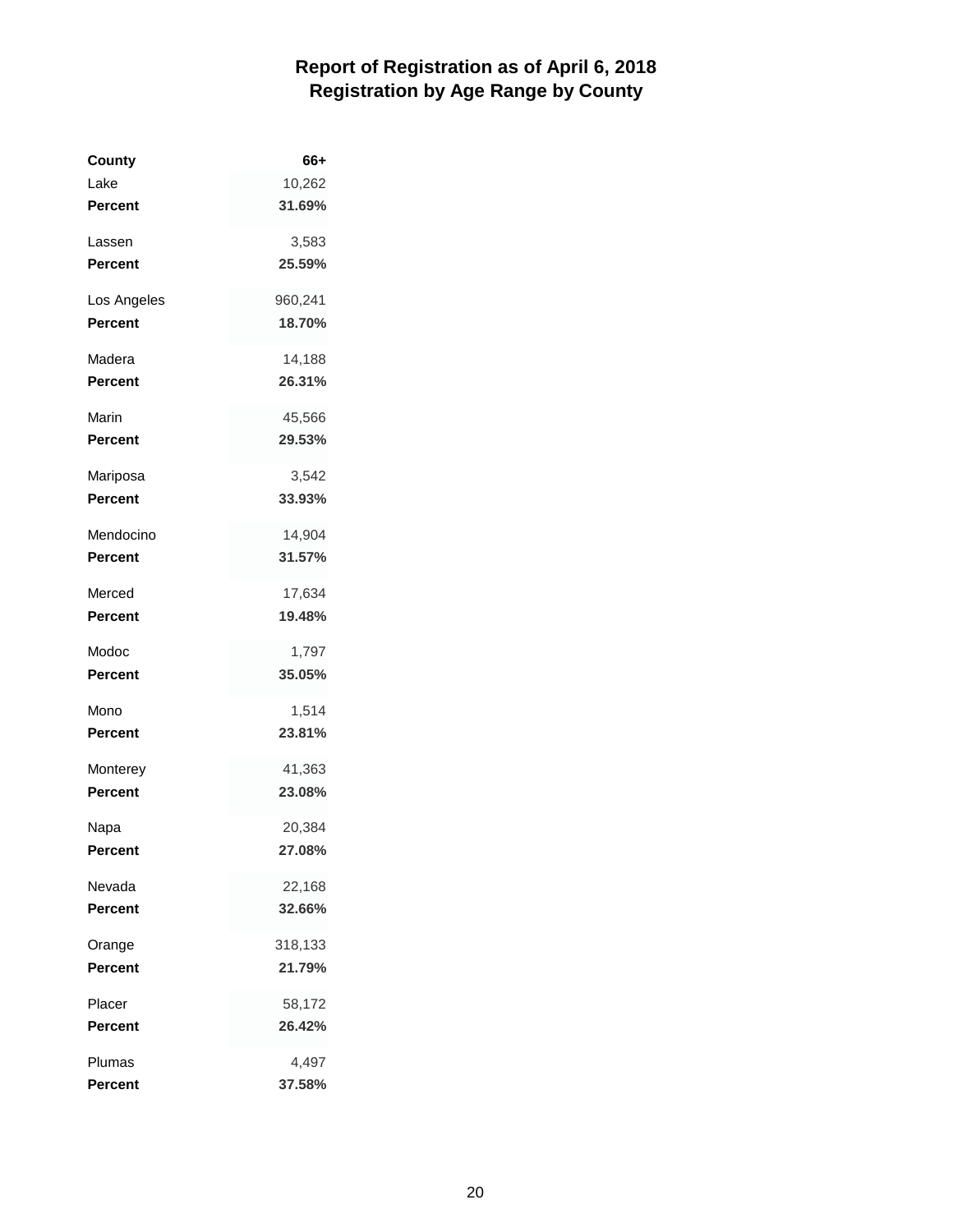| County          | <b>Total</b><br>Registered | $17.5 - 25$ | $26 - 35$ | $36 - 45$ | $46 - 55$ | $56 - 65$ |
|-----------------|----------------------------|-------------|-----------|-----------|-----------|-----------|
| Riverside       | 964,454                    | 131,014     | 152,837   | 141,665   | 159,902   | 167,351   |
| <b>Percent</b>  |                            | 13.58%      | 15.85%    | 14.69%    | 16.58%    | 17.35%    |
| Sacramento      | 732,585                    | 79,773      | 130,985   | 116,403   | 125,446   | 130,993   |
| <b>Percent</b>  |                            | 10.89%      | 17.88%    | 15.89%    | 17.12%    | 17.88%    |
| San Benito      | 28,386                     | 3,550       | 4,578     | 4,189     | 5,239     | 5,333     |
| <b>Percent</b>  |                            | 12.51%      | 16.13%    | 14.76%    | 18.46%    | 18.79%    |
| San Bernardino  | 899,239                    | 128,890     | 166,045   | 137,124   | 149,283   | 158,565   |
| <b>Percent</b>  |                            | 14.33%      | 18.47%    | 15.25%    | 16.60%    | 17.63%    |
| San Diego       | 1,662,668                  | 195,030     | 299,539   | 263,393   | 279,689   | 290,871   |
| Percent         |                            | 11.73%      | 18.02%    | 15.84%    | 16.82%    | 17.49%    |
| San Francisco   | 474,073                    | 42,155      | 123,001   | 85,078    | 75,235    | 63,707    |
| <b>Percent</b>  |                            | 8.89%       | 25.95%    | 17.95%    | 15.87%    | 13.44%    |
| San Joaquin     | 330,467                    | 41,366      | 59,827    | 52,070    | 56,691    | 56,529    |
| <b>Percent</b>  |                            | 12.52%      | 18.10%    | 15.76%    | 17.15%    | 17.11%    |
| San Luis Obispo | 164,583                    | 18,859      | 22,752    | 20,440    | 23,469    | 33,623    |
| <b>Percent</b>  |                            | 11.46%      | 13.82%    | 12.42%    | 14.26%    | 20.43%    |
| San Mateo       | 384,326                    | 35,958      | 61,161    | 60,848    | 70,658    | 69,346    |
| <b>Percent</b>  |                            | 9.36%       | 15.91%    | 15.83%    | 18.38%    | 18.04%    |
| Santa Barbara   | 202,785                    | 31,625      | 30,117    | 24,412    | 29,260    | 36,914    |
| <b>Percent</b>  |                            | 15.60%      | 14.85%    | 12.04%    | 14.43%    | 18.20%    |
| Santa Clara     | 835,349                    | 96,214      | 131,697   | 131,139   | 160,848   | 147,548   |
| <b>Percent</b>  |                            | 11.52%      | 15.77%    | 15.70%    | 19.26%    | 17.66%    |
| Santa Cruz      | 150,126                    | 18,418      | 23,289    | 20,558    | 24,217    | 29,393    |
| <b>Percent</b>  |                            | 12.27%      | 15.51%    | 13.69%    | 16.13%    | 19.58%    |
| Shasta          | 98,557                     | 8,287       | 13,335    | 12,661    | 15,267    | 20,394    |
| <b>Percent</b>  |                            | 8.41%       | 13.53%    | 12.85%    | 15.49%    | 20.69%    |
| Sierra          | 2,141                      | 100         | 207       | 246       | 313       | 510       |
| Percent         |                            | 4.67%       | 9.67%     | 11.49%    | 14.62%    | 23.82%    |
| Siskiyou        | 27,569                     | 1,762       | 3,406     | 3,151     | 3,813     | 6,299     |
| <b>Percent</b>  |                            | 6.39%       | 12.35%    | 11.43%    | 13.83%    | 22.85%    |
| Solano          | 220,981                    | 21,859      | 36,466    | 31,975    | 37,664    | 44,071    |
| <b>Percent</b>  |                            | 9.89%       | 16.50%    | 14.47%    | 17.04%    | 19.94%    |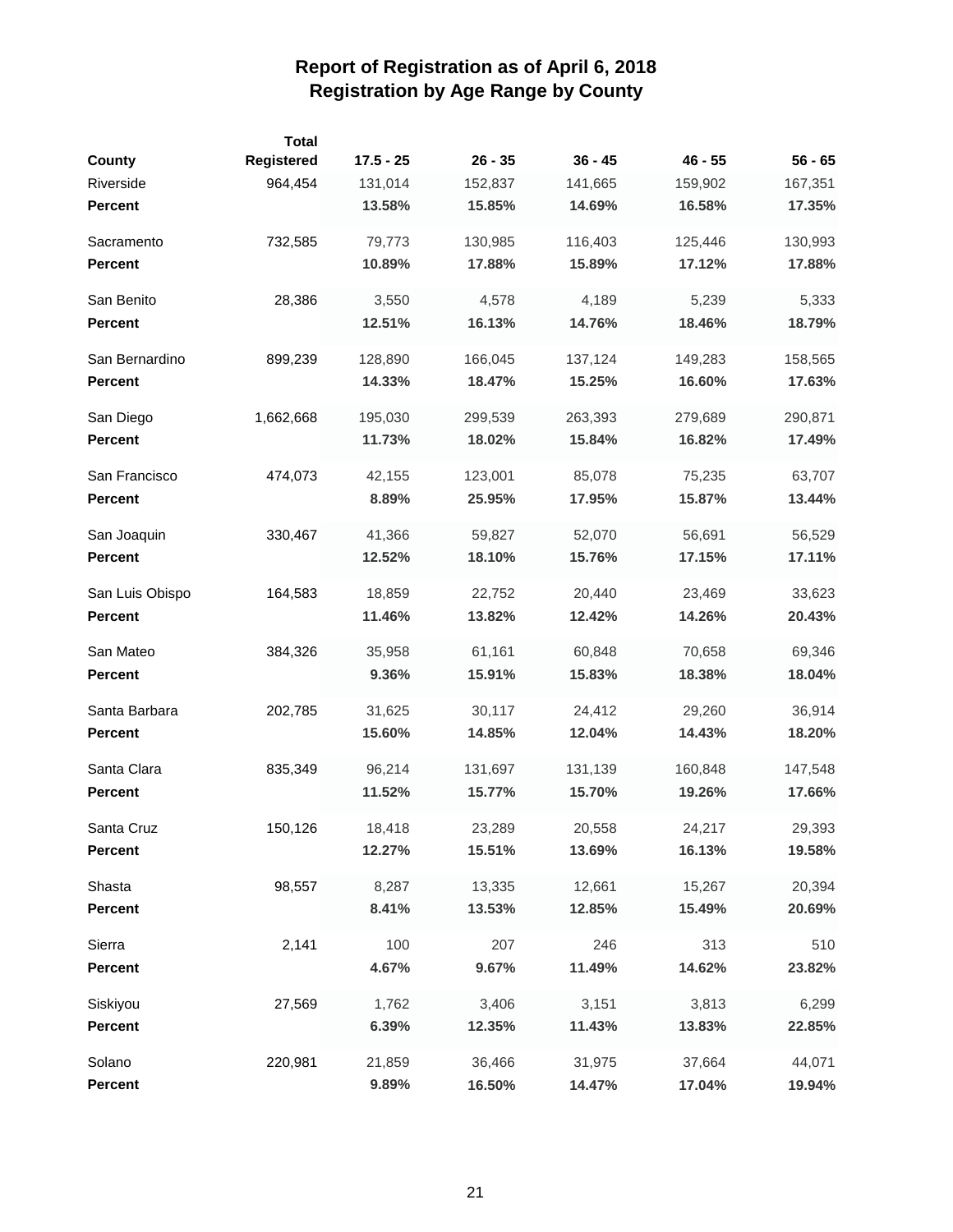| County          | 66+     |
|-----------------|---------|
| Riverside       | 211,685 |
| Percent         | 21.95%  |
| Sacramento      | 148,985 |
| Percent         | 20.34%  |
| San Benito      | 5,497   |
| Percent         | 19.37%  |
| San Bernardino  | 159,332 |
| Percent         | 17.72%  |
| San Diego       | 334,146 |
| Percent         | 20.10%  |
| San Francisco   | 84,897  |
| Percent         | 17.91%  |
| San Joaquin     | 63,984  |
| Percent         | 19.36%  |
| San Luis Obispo | 45,440  |
| Percent         | 27.61%  |
| San Mateo       | 86,355  |
| Percent         | 22.47%  |
| Santa Barbara   | 50,457  |
| Percent         | 24.88%  |
| Santa Clara     | 167,903 |
| Percent         | 20.10%  |
| Santa Cruz      | 34,251  |
| Percent         | 22.81%  |
| Shasta          | 28,613  |
| Percent         | 29.03%  |
| Sierra          | 765     |
| Percent         | 35.73%  |
| Siskiyou        | 9,138   |
| Percent         | 33.15%  |
| Solano          | 48,946  |
| Percent         | 22.15%  |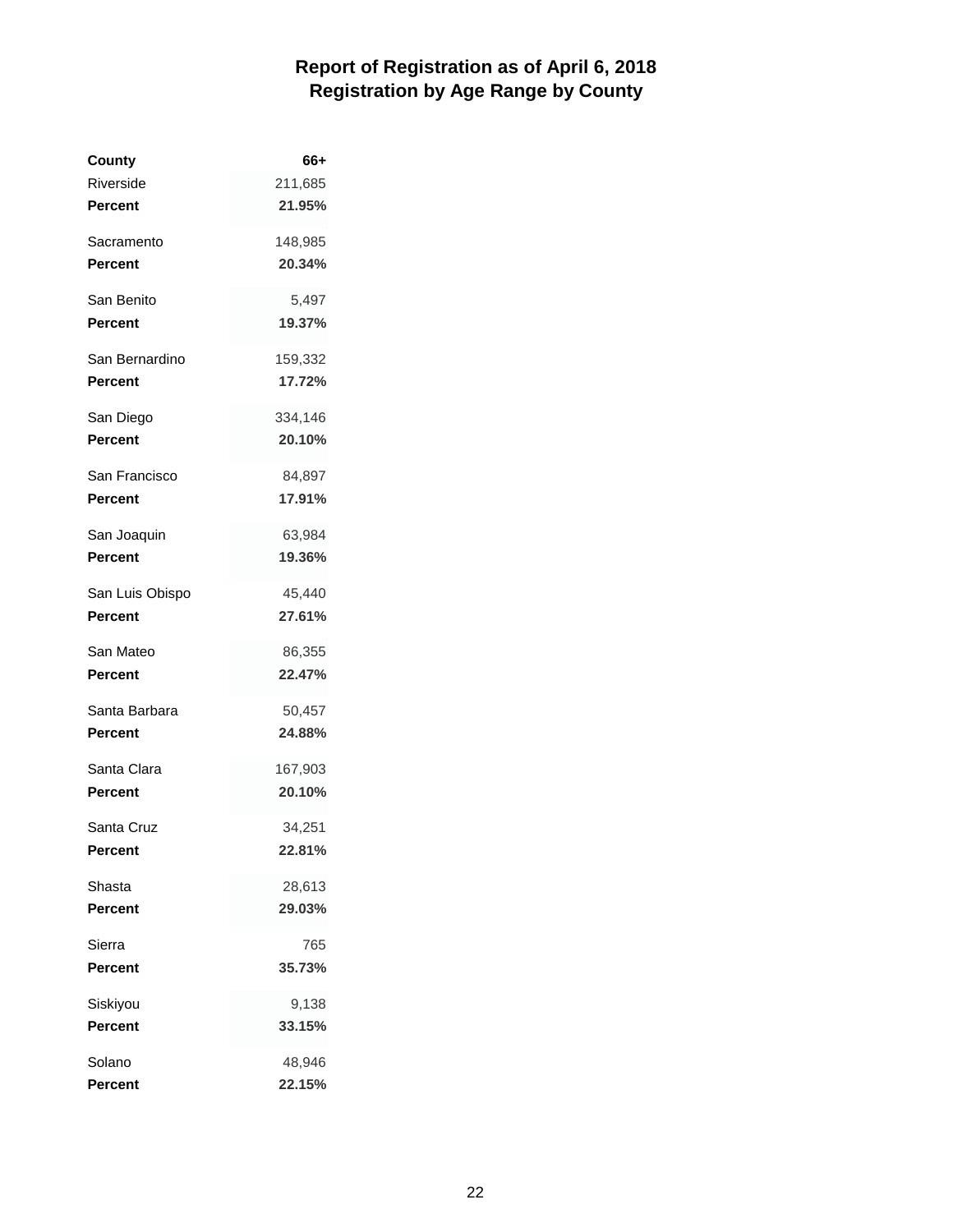| <b>County</b>      | Total<br>Registered | $17.5 - 25$ | $26 - 35$ | $36 - 45$ | $46 - 55$ | $56 - 65$ |
|--------------------|---------------------|-------------|-----------|-----------|-----------|-----------|
| Sonoma             | 268,791             | 25,039      | 37,000    | 35,066    | 42,664    | 55,271    |
| <b>Percent</b>     |                     | 9.32%       | 13.77%    | 13.05%    | 15.87%    | 20.56%    |
| Stanislaus         | 233,576             | 30,114      | 42,493    | 36,143    | 38,144    | 40,319    |
| <b>Percent</b>     |                     | 12.89%      | 18.19%    | 15.47%    | 16.33%    | 17.26%    |
| Sutter             | 43,764              | 4,696       | 6,941     | 6,630     | 7,497     | 7,935     |
| <b>Percent</b>     |                     | 10.73%      | 15.86%    | 15.15%    | 17.13%    | 18.13%    |
| Tehama             | 31,962              | 2,668       | 4,429     | 4,035     | 4,955     | 6,614     |
| <b>Percent</b>     |                     | 8.35%       | 13.86%    | 12.62%    | 15.50%    | 20.69%    |
| <b>Trinity</b>     | 7,635               | 402         | 883       | 924       | 1,004     | 1,850     |
| <b>Percent</b>     |                     | 5.27%       | 11.57%    | 12.10%    | 13.15%    | 24.23%    |
| Tulare             | 160,212             | 25,324      | 29,767    | 24,537    | 23,659    | 25,339    |
| <b>Percent</b>     |                     | 15.81%      | 18.58%    | 15.32%    | 14.77%    | 15.82%    |
| Tuolumne           | 31,177              | 2,078       | 3,555     | 3,375     | 4,086     | 7,123     |
| <b>Percent</b>     |                     | 6.67%       | 11.40%    | 10.83%    | 13.11%    | 22.85%    |
| Ventura            | 428,729             | 52,244      | 63,614    | 58,793    | 75,585    | 82,823    |
| <b>Percent</b>     |                     | 12.19%      | 14.84%    | 13.71%    | 17.63%    | 19.32%    |
| Yolo               | 109,816             | 18,621      | 19,237    | 16,370    | 16,814    | 17,825    |
| <b>Percent</b>     |                     | 16.96%      | 17.52%    | 14.91%    | 15.31%    | 16.23%    |
| Yuba               | 32,117              | 3,517       | 5,818     | 4,917     | 5,237     | 6,082     |
| <b>Percent</b>     |                     | 10.95%      | 18.12%    | 15.31%    | 16.31%    | 18.94%    |
| <b>State Total</b> | 18,854,829          | 2,243,407   | 3,361,601 | 2,904,803 | 3,167,869 | 3,272,830 |
| <b>Percent</b>     |                     | 11.90%      | 17.83%    | 15.41%    | 16.80%    | 17.36%    |